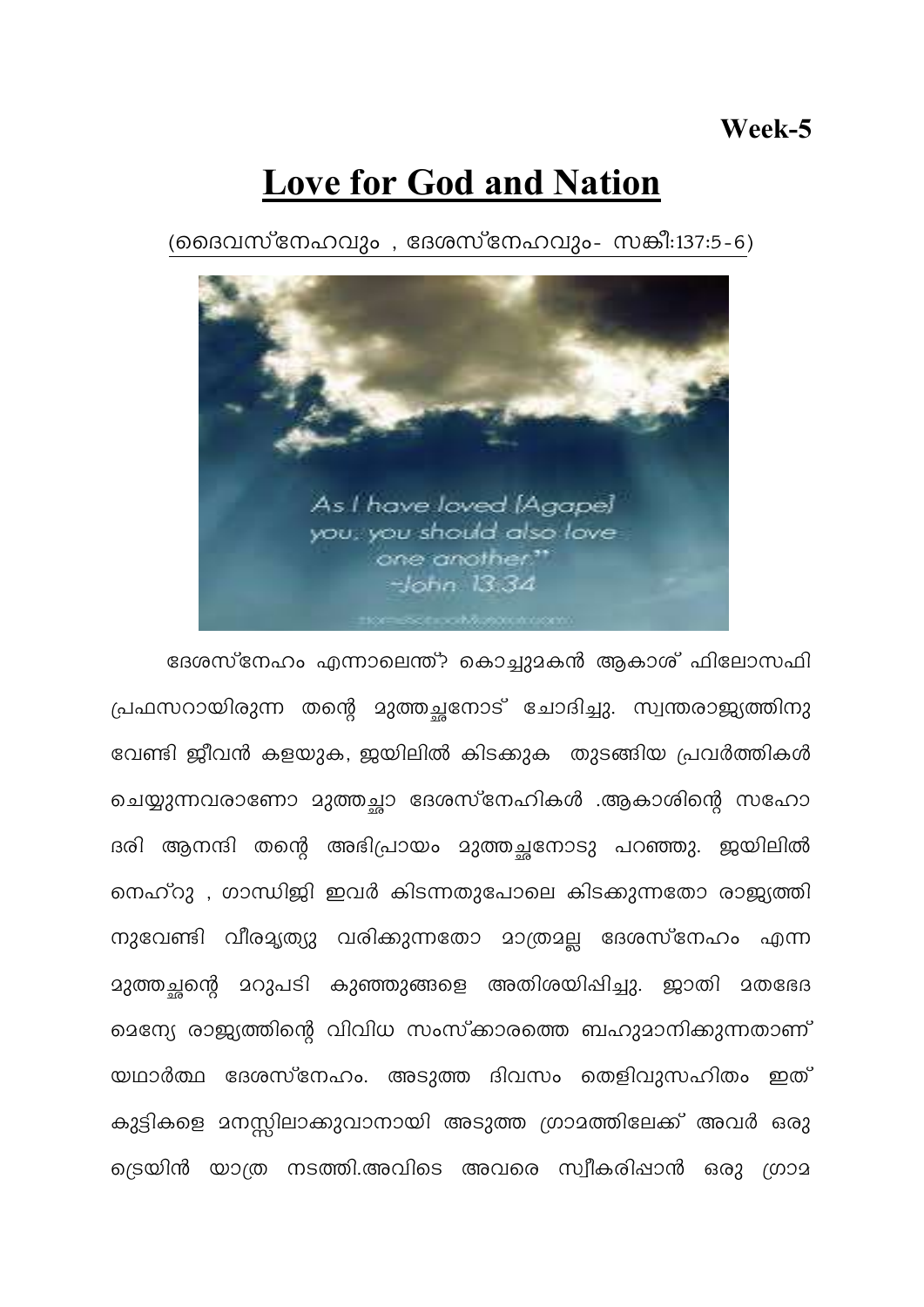വാസി ഉണ്ടായിരുന്നു. അവർ ഒന്നിച്ച് ഗ്രാമവീഥികളിൽ കൂടി നടന്ന് ഒരു ആൽത്തറയിലെത്തി. അവിടെ വിശ്രമിച്ച കുട്ടികളോട് മുത്തച്ഛൻ ഒരു കഥ പറഞ്ഞു.

നാം പാർക്കുന്ന അടുത്തഗ്രാമത്തിൽ രവി എന്നൊരു മിടുമിടുക്ക നായ വിദ്യാർത്ഥി ഉണ്ടായിരുന്നു. തന്റെ  $\rm M.B.B.S$  പഠനം പൂർത്തിയാ സ്കോളർഷിഷോടെ ഉപരിപഠ ക്കിയ അമേരിക്കയിലേക്ക് ശേഷം നാർത്ഥം അവൻ പോയി. ഉപരിപഠനകാലയളവിനുശേഷം രവിയുടെ കുടെയുള്ളവർ അമേരിക്കയിൽ തന്നെ താമസിക്കുവാൻ തീരുമാനിച്ച രവി മാത്രം നാട്ടിലേക്ക് <u> മടങ്ങിഷോന്നു. ആ മടങ്ങിവരവ്</u> പ്പോൾ  $\operatorname{Dr}_\cdot$  രവിയുടെ മാതാപിതാക്കളും ഇഷ്ടപ്പെട്ടില്ല. അവർ എതിർത്ത ഷോഴും രവി പറഞ്ഞത് ''ഞാൻ ഒരു ഇന്ത്യാക്കാരനാണ് .ഞാൻ എന്റെ നാടിനേയും നാട്ടുകാരേയും സ്നേഹിക്കുന്നു'' സർക്കാർ പണം ചില വാക്കി പഠിപ്പിച്ചത് അന്യനാട്ടിൽ ജോലി ചെയ്യുവാനല്ല, എന്റെ നാട്ടു കാരെ സേവിക്കുവാൻ വേണ്ടിയാണ്.  $Dr$ . രവിയുടെ തീരുമാനം ഉറച്ച തായതിനാൽ ഒരു ഗ്രാമപ്രദേശത്തെ സർക്കാർ ആശുപത്രിയിലാണ് ജോലി ചെയ്തത്. ആ സമയത്ത് തൊട്ടടുത്ത ഗ്രാമത്തിൽ ഭയങ്കരമായ ഒരു പകർച്ചവ്യാധി പടർന്നു പിടിച്ചു. അനേകർ മരിച്ചു. അവിടേക്ക് പോകുവാൻ പലരും വിസമ്മതിച്ചപ്പോൾ രവി അവിടേക്ക് പോയി. മരണ സംഖ്യ കുറഞ്ഞു. എന്നാൽ രവി രോഗത്തിന് കീഴ്പ്പെട്ടു. മാതാപിതാ ക്കന്മാർപോലും അറിയാതെ അവിടേക്കുപോയ ആ നലവനായ ദേശ സ്നേഹി ആ ഗ്രാമത്തിൽ വച്ച് ഇഹലോകവാസം വെടിഞ്ഞു. ഇന്ന് രവിയുടെ ഓർമ്മ നിലനിർത്തുന്ന പല സ്ഥാപനങ്ങളും ഈ ഗ്രാമത്തിലു ണ്ട്.തിളക്കമുള്ള കണ്ണുകളോടെ കഥ തുടങ്ങിയ മുത്തച്ഛൻ കണ്ണുനീ